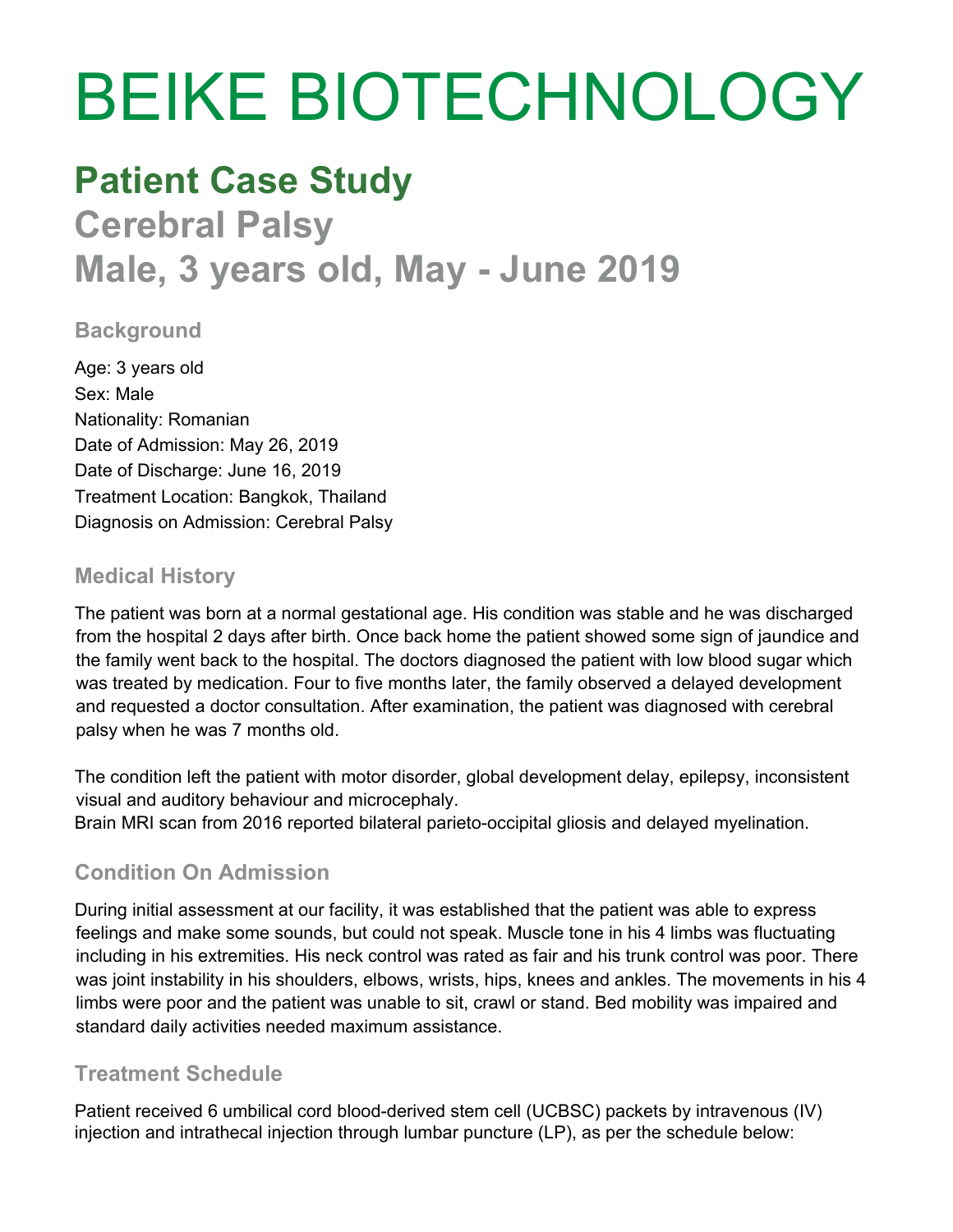| <b>Number</b> | <b>Date</b>   | <b>Cell Type</b> | <b>Delivery Method</b> | <b>Side Effects</b> |
|---------------|---------------|------------------|------------------------|---------------------|
|               | May 27, 2019  | <b>UCBSC</b>     | IV                     | none reported       |
| 2             | May 31, 2019  | <b>UCBSC</b>     | Intrathecal            | none reported       |
| 3             | June 3, 2019  | <b>UCBSC</b>     | Intrathecal            | none reported       |
| 4             | June 6, 2019  | <b>UCBSC</b>     | Intrathecal            | none reported       |
| 5             | June 11, 2019 | <b>UCBSC</b>     | Intrathecal            | none reported       |
| 6             | June 14, 2019 | <b>UCBSC</b>     | IV                     | none reported       |

# **Condition On Discharge**

It was noticed that the patient has shown some improvements are as follows:

Neck control: He can control his head up in neutral position for 30-40 seconds while sitting and watching videos. He can turn his head to follow a song that he is interested in.

Sitting balance: He is able to control his trunk, but his back muscle and abdominal muscles are not strong enough and also he has fluctuated tone of muscles. So, he needs the maximal support. Now, he learns how to move and how to inhibit his tone and also his muscle power of trunk has been slightly increased so that he can sit with lesser support (moderate support).

- Joint instability: He has shoulder, elbow, wrist, hip, knee and ankle joint instabilities so during transferring or therapy session one must be very careful to not cause joint dislocation. His parents need to protect his joints by keep doing therapy and always being aware of positioning.

- Hand movements: The patient can grasp and release objects with assistance and when he is cooperating well, he can now grasp and release objects with his right hand with less assistance. For the left hand, he still needs full assistance. Moreover, the patient can now sit independently for 2-3 minutes by using his hands to support himself.

#### **Follow Up Information**

**Condition 6 months after treatment:** At the 6 month follow up point the patient's family reported that they were satisfied with the outcome and that the treatment had slightly improved the patient's quality of life. Improvements were still progressively being made.

| <b>Symptom</b>      | <b>Parents' Assessment of Improvement</b> |  |
|---------------------|-------------------------------------------|--|
| Appetite            | Moderate improvement                      |  |
| <b>Balance</b>      | Small improvement                         |  |
| <b>Drooling</b>     | Small improvement                         |  |
| <b>Drooling</b>     | Small improvement                         |  |
| <b>Head Control</b> | Moderate improvement                      |  |

Please see an excerpt from the patient's 6 month assessment below: